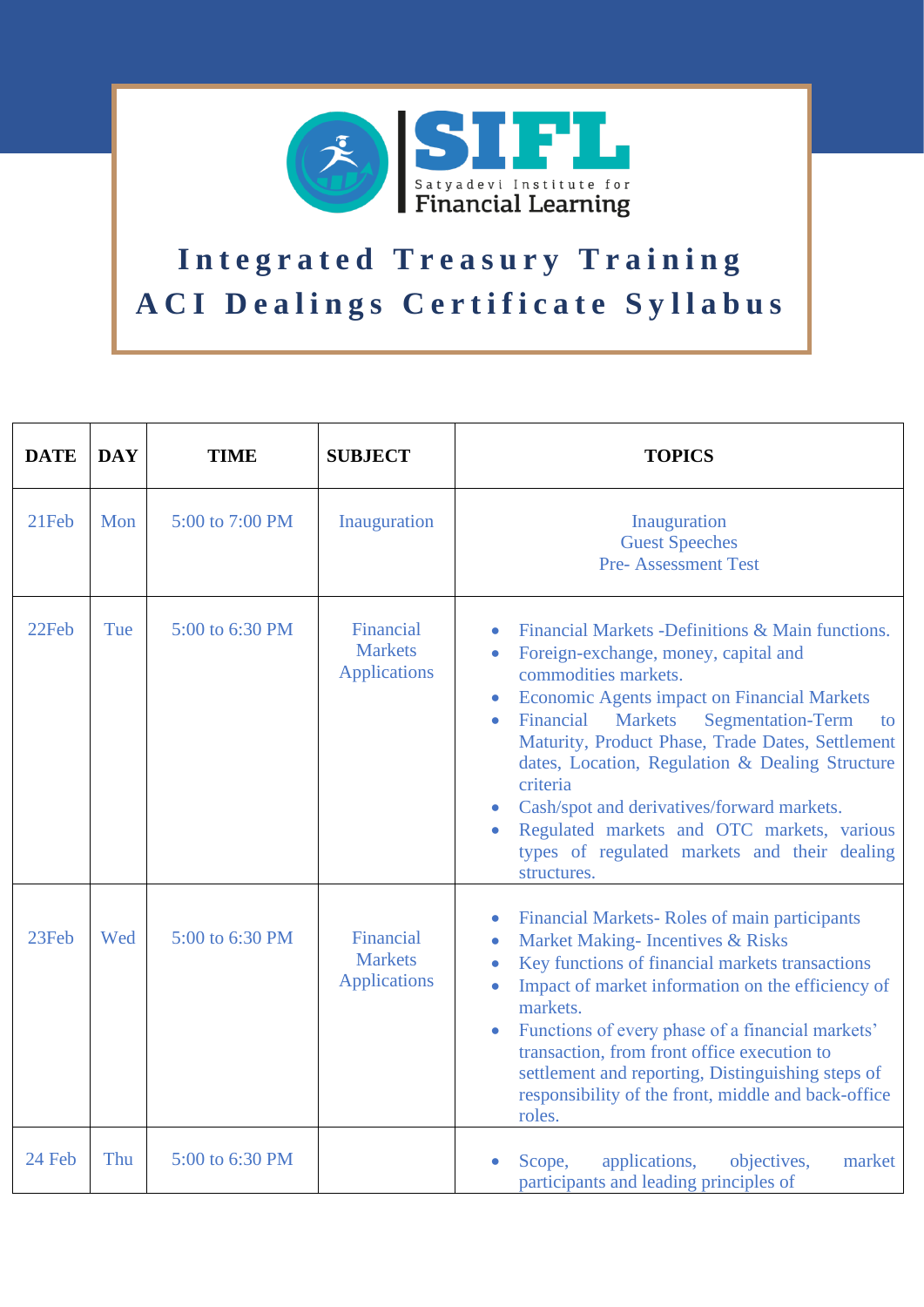

|                   |     |                 | Financial<br><b>Markets</b><br><b>Applications</b> | FX Global Code,<br>$\bullet$<br><b>Global Precious Metals Code</b><br>$\bullet$<br>United Kingdom Money Markets Code.<br>$\bullet$                                                                                                                                                                                                                                                                                                                                                                                                                                                           |
|-------------------|-----|-----------------|----------------------------------------------------|----------------------------------------------------------------------------------------------------------------------------------------------------------------------------------------------------------------------------------------------------------------------------------------------------------------------------------------------------------------------------------------------------------------------------------------------------------------------------------------------------------------------------------------------------------------------------------------------|
| 25Feb             | Fri | 5:00 to 6:30 PM | Financial<br><b>Markets</b><br><b>Applications</b> | Principles, objectives, regulations, scope and<br>$\bullet$<br>applications of<br>United Kingdom Money Markets Code.<br>$\bullet$<br>Markets in Financial Instruments Directive II<br>$\bullet$<br>(MiFID II)<br>Markets in Financial Instruments Regulation<br>$\bullet$<br>(MiFIR)<br><b>Market Abuse Regulation (MAR)</b><br>$\bullet$<br><b>Benchmarks Regulation (BMR),</b><br>$\bullet$<br>Dodd-Frank Wall Street Reform and Consumer<br>$\bullet$<br>Protection Act,<br><b>European Markets Infrastructure Regulation</b><br>(EMIR),<br>Basel I, Basel II and Basel III.<br>$\bullet$ |
| 28 Feb            | Mon | 5:00 to 6:30 PM | <b>Mock Test</b>                                   | <b>Mock Test-Financial Markets Environment</b>                                                                                                                                                                                                                                                                                                                                                                                                                                                                                                                                               |
| 1 Mar             | Tue | 5:00 to 6:30 PM | Foreign<br>Exchange                                | FX Transactions, Early/Late Settlement & historic<br>rate rollovers<br>Over Night, Tom/Next FX Swaps & Roll over of<br>$\bullet$<br>Spot transactions<br>Hedging FX transactions, Calculating Value<br>Today, Tom and Forward Rates from Spot Rates.<br>Calculation of broken-dated FX outright forward<br>$\bullet$<br>rates through linear interpolation                                                                                                                                                                                                                                   |
| $2\ \mathrm{Mar}$ | Wed | 5:00 to 6:30 PM | Foreign<br>Exchange                                | Concepts of deliverable and non-deliverable<br>currencies.<br>Non-Deliverable Forward (NDF), its rationale,<br>$\bullet$<br>structure and the features of these instruments.<br>Identify the commodities called precious metals<br>$\bullet$<br>(gold, silver, platinum and palladium) and give<br>their ISO codes.                                                                                                                                                                                                                                                                          |
| 3 Mar             | Thu | 5:00 to 6:30 PM | Foreign<br>Exchange                                | Gold quotations in international markets,<br>$\bullet$<br>Spot, forward and derivative markets in precious<br>$\bullet$<br>metals.<br>Precious metals' benchmark fixings.<br>$\bullet$                                                                                                                                                                                                                                                                                                                                                                                                       |
| 4 Mar             | Fri | 5:00 to 6:30 PM | Foreign<br>Exchange                                | FX Calculations- bases currency/Terms Currency<br>amounts<br>Direct/Indirect Quotations<br>$\bullet$                                                                                                                                                                                                                                                                                                                                                                                                                                                                                         |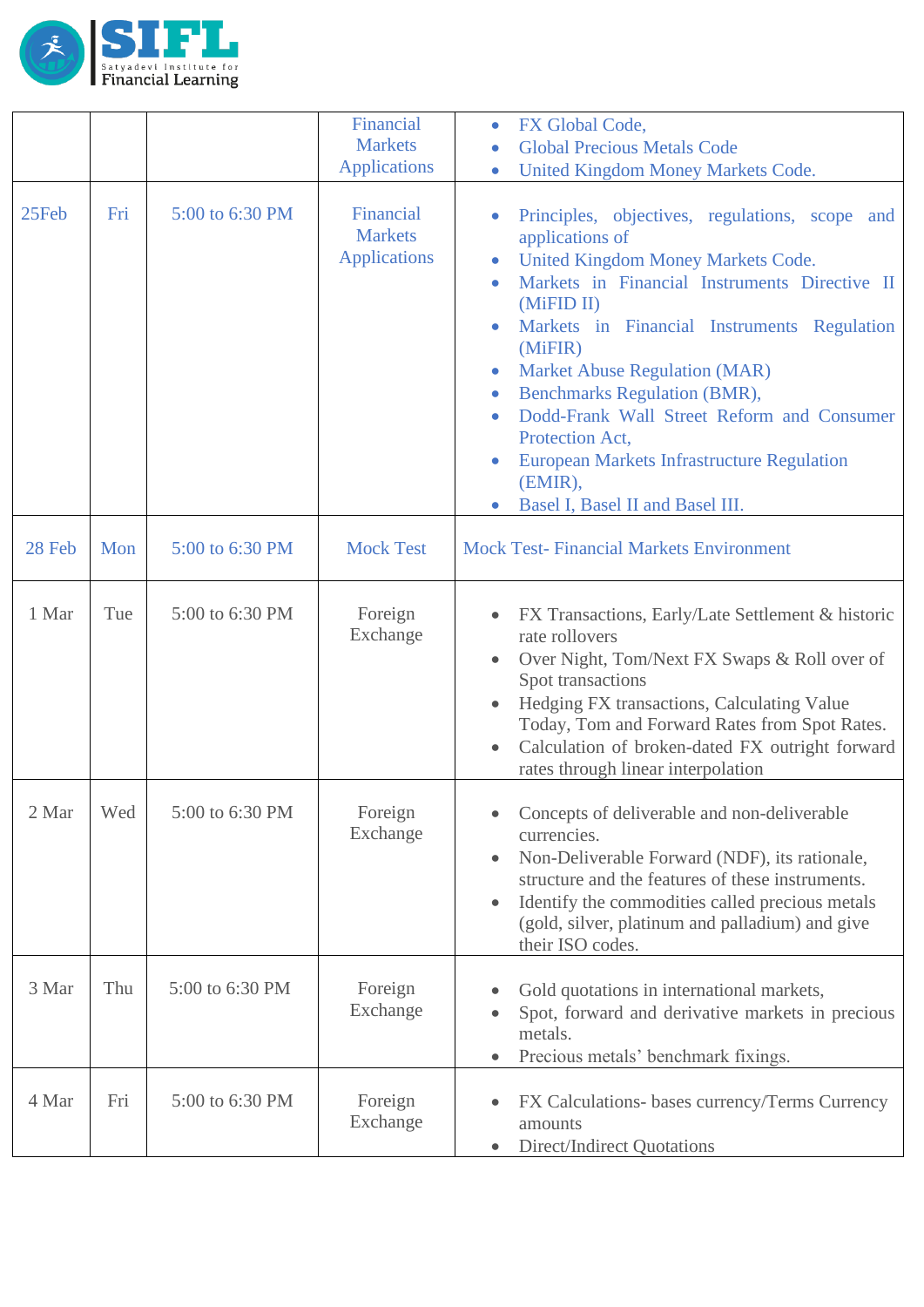

| 7 Mar  | Mon | 5:00 to 6:30 PM | <b>Mock Test</b>                                           | Cross Currency Calculations, Chain Rule<br>$\bullet$<br>calculations<br>Forwards/Premiums & Discounts<br>$\bullet$<br>Month over Month difference calculations<br>Premium to Interest rates & Vice Versa<br>P& L Calculations for positions<br><b>Precious Metals Calculations</b><br>Mock Test-Foreign Exchange                                                                                                                                                                                                                                                                                                                                                                                                                                                                                 |
|--------|-----|-----------------|------------------------------------------------------------|--------------------------------------------------------------------------------------------------------------------------------------------------------------------------------------------------------------------------------------------------------------------------------------------------------------------------------------------------------------------------------------------------------------------------------------------------------------------------------------------------------------------------------------------------------------------------------------------------------------------------------------------------------------------------------------------------------------------------------------------------------------------------------------------------|
| 8 Mar  | Tue | 5:00 to 6:30 PM | Money<br>$\&$<br><b>Interest</b><br>Rate<br><b>Markets</b> | Define the money markets and interest rate capital<br>$\bullet$<br>markets.<br><b>Features of money Market instruments</b><br>$\bullet$<br>Market participants for MM Instruments<br>$\bullet$<br>Dealing Terminology for MM instruments<br>$\bullet$<br>Cash flows for MM Instruments & Terminology<br>$\bullet$<br>Present Value, Future Value, Discounting,<br>$\bullet$<br>Compounding for MM Instruments.<br>Simple Interest Rates, Day Count, Annual Basis<br>$\bullet$<br>conventions, for G 20 Countries.<br>Value Dates, MFBD, Preceding Business Day &<br><b>End/End rules</b>                                                                                                                                                                                                         |
| 9 Mar  | Wed | 5:00 to 6:30 PM | Money $&$<br><b>Interest Rate</b><br><b>Markets</b>        | Timing of payments for MM instruments<br>Broken dates and rates through linear (straight<br>$\bullet$<br>line) interpolation.<br>Interest rate indices, their methodologies and<br>$\bullet$<br>benchmarks.<br>Yields between the money market basis and bond<br>$\bullet$<br><b>basis</b><br>Annual<br>compounding<br>and<br>annual<br>semi-<br>$\bullet$<br>frequencies.<br>Valuation of Discount-paying money market<br>$\bullet$<br>instruments<br>Discount rate to true yield calculation.<br>$\bullet$<br>Yield curve shapes, Hypothesis Theories-<br>$\bullet$<br>Segmentation, Liquidity Preference &<br>Expectations.<br>Describe the main characteristics of bond<br>$\bullet$<br>instruments as fixed-income securities and their<br>roles in the function of interest money markets. |
| 10 Mar | Thu | 5:00 to 6:30 PM | Money $&$<br><b>Interest Rate</b><br><b>Markets</b>        | Bonds- Characteristics & their Roles in Financial<br>markets<br>Domestic, Foreign, Euro Currency bonds & Euro<br>$\bullet$<br><b>MM</b> Instruments                                                                                                                                                                                                                                                                                                                                                                                                                                                                                                                                                                                                                                              |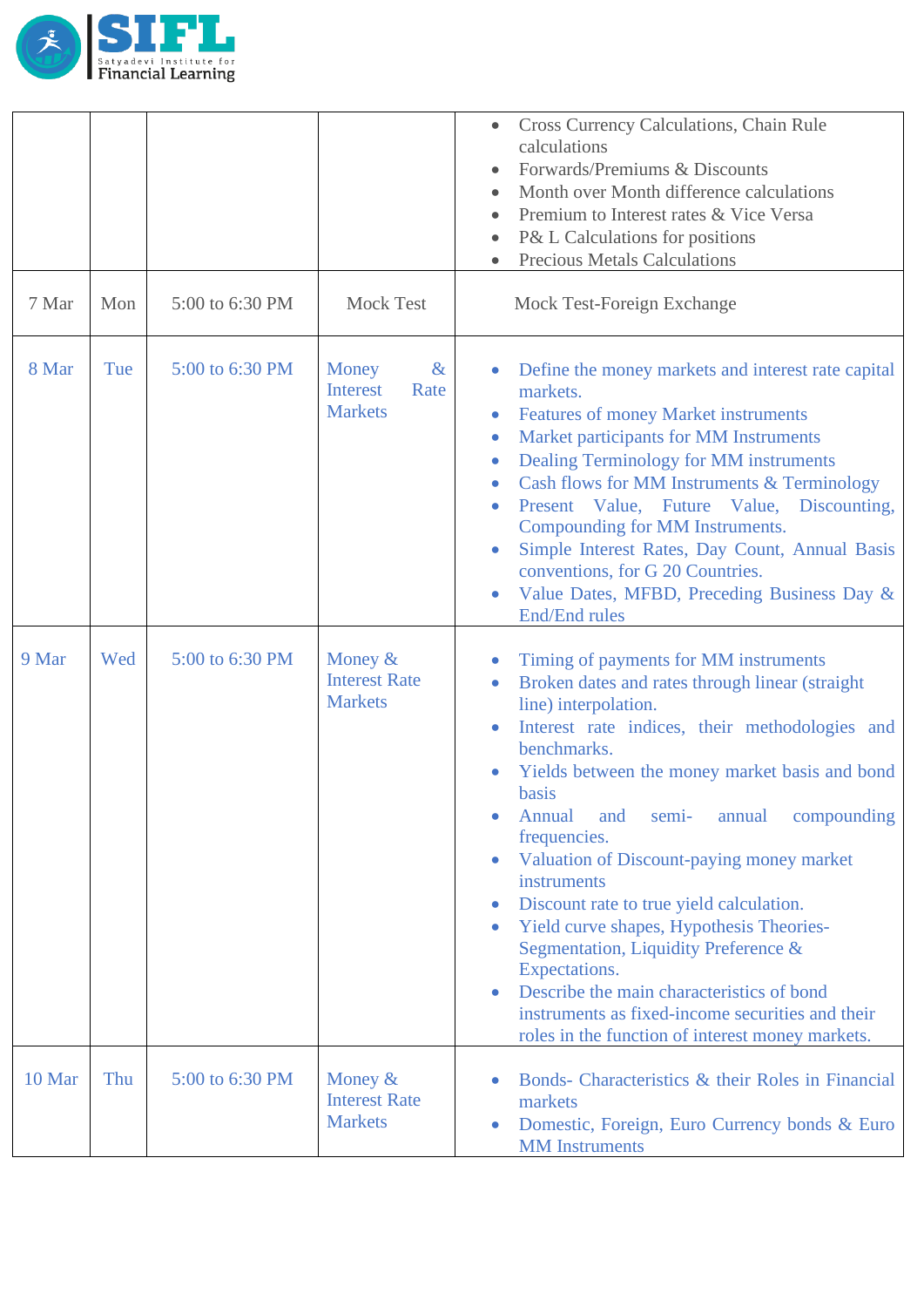

|        |     |                 |                                                                   | Coupon bonds, zero coupon bonds, covered bonds,<br>sukuk bonds, junk bonds, bond indentures, callable<br>bonds, convertible bonds and floating rate bonds.<br>Islamic money market instruments (mudharabah<br>and murabahah).<br>Classic repos and sell/buy-backs in terms of their<br>legal, economic and operational characteristics.<br>Main types of custody arrangements in repo.<br>Calculate the value of each type of instrument<br>(except bond instruments) using quoted prices,<br>including the secondary market value of<br>transferable instruments.                                                                                                                                                                   |
|--------|-----|-----------------|-------------------------------------------------------------------|--------------------------------------------------------------------------------------------------------------------------------------------------------------------------------------------------------------------------------------------------------------------------------------------------------------------------------------------------------------------------------------------------------------------------------------------------------------------------------------------------------------------------------------------------------------------------------------------------------------------------------------------------------------------------------------------------------------------------------------|
| 11 Mar | Fri | 5:00 to 6:30 PM | Money $&$<br><b>Interest Rate</b><br><b>Markets</b>               | Cashflows for repos against collateral and initial<br>margin.<br>Haircuts, present and future cashflows of a repo<br>given the value of the collateral and the usage of<br>haircuts<br>General collateral (GC) and specials.<br>Securities financing transactions (SFTs)<br>Collateral types and their role in SFTs.<br>selling<br>strategies-Characteristics<br><b>Short</b><br>$\&$<br>$\bullet$<br>Objectives<br>Event of Default, Failure to pay under repos/SFTs-<br><b>Treatment to cash flows</b><br>forward-forward loan or deposit, and the<br>associated interest rate risk.<br>Forward-forward rate from two mismatched cash<br>rates and a cash rate from a series of forward-<br>forward rates for consecutive periods. |
| 14 Mar | Mon | 5:00 to 6:30 PM | <b>Mock Test</b>                                                  | Mock Test- Money Market & Interest Rates                                                                                                                                                                                                                                                                                                                                                                                                                                                                                                                                                                                                                                                                                             |
| 15 Mar | Tue | 5:00 to 6:30 PM | FICC (Fixed<br>Income,<br>Currency &<br>Commodity<br>Derivatives) | Derivatives-concepts, products, objectives $\&$<br>risks.<br>Currency options- terminology and using for<br>hedging currency risk.<br>Calls and puts, and their combinations for risk<br>$\bullet$<br>reversal (cylinders), straddle and strangle option<br>products.<br>Strike price, market price, the underlying,<br>premium, exercise type, exercise rights and expiry<br>in currency options.<br>Cash value of a premium quote in OTC currency<br>$\bullet$<br>options, OTC and exchange-traded currency<br>options, and when a premium of an OTC<br>currency option is conventionally paid.                                                                                                                                    |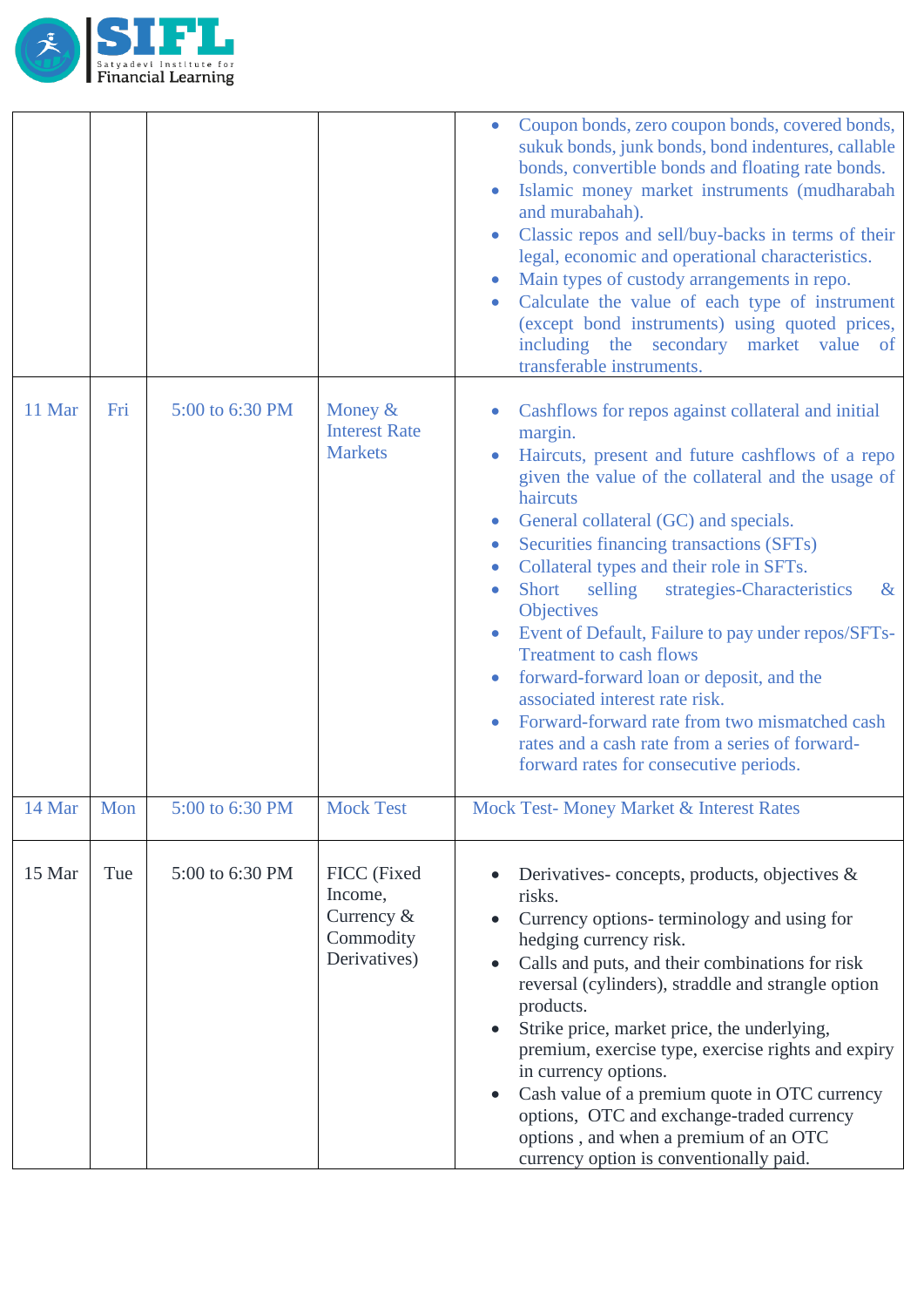

|        |     |                 |                                                                                    | Describe the pay-out profiles of long and short<br>$\bullet$<br>positions in calls and puts.<br>Mark-to-market calculations for derivatives                                                                                                                                                                                                                                                                                                                                                                                                                                                                                                                                                                                                                   |
|--------|-----|-----------------|------------------------------------------------------------------------------------|---------------------------------------------------------------------------------------------------------------------------------------------------------------------------------------------------------------------------------------------------------------------------------------------------------------------------------------------------------------------------------------------------------------------------------------------------------------------------------------------------------------------------------------------------------------------------------------------------------------------------------------------------------------------------------------------------------------------------------------------------------------|
| 16 Mar | Wed | 5:00 to 6:30 PM | <b>FICC</b><br>(Fixed)<br>Income,<br>Currency<br>$\&$<br>Commodity<br>Derivatives) | FRAs, Interest Rate Swaps, Basis Swaps, Money<br>Market Swaps and Money Market Futures -<br>features<br>Hedging Interest Rate Risk by FRAs, Interest<br>$\bullet$<br>Rate Swaps, Money Market Swaps and Money<br>Market Futures.<br>FRAs, Basis Swaps, Money Market Futures and<br>$\bullet$<br><b>Interest Rate Swaps (including Overnight Indexed)</b><br>Swaps)- Mechanics<br>Money Market Futures (Euribor, Eurodollar,<br>$\bullet$<br>Short Sterling, Euroswiss, Euroyen)- Contract<br>specifications.<br>Collateral procedures in Money Market Futures<br>$\bullet$<br>such as initial margin, margin call and margin<br>maintenance.<br>FRAS Vs MM Futures.<br>$\bullet$<br>Describe how a futures exchange and clearing<br>$\bullet$<br>house works. |
| 17 Mar | Thu | 5:00 to 6:30 PM | <b>FICC</b><br>(Fixed<br>Income,<br>Currency<br>$\&$<br>Commodity<br>Derivatives)  | Hedging and pricing FRAs and Interest Rate<br>$\bullet$<br>Swaps by MM Futures.<br>FRA Settlement against Benchmark Index.<br>$\bullet$<br>Overnight Indexed Swaps (OIS) used in interest<br>$\bullet$<br>rate markets (€STR, Fed Funds, Saron and Sonia).<br>Interest rate options- terminology, and their usage<br>$\bullet$<br>for hedging interest rate risk.<br>Caps, floors and swaptions Features and creation<br>of Collars.<br>Define strike price, market price, the underlying,<br>$\bullet$<br>premium, exercise type and expiry in interest rate<br>options.                                                                                                                                                                                     |
| 18 Mar | Fri | 5:00 to 6:30 PM | <b>FICC</b><br>(Fixed<br>Income,<br>Currency<br>$\&$<br>Commodity<br>Derivatives)  | Cash value of a premium quote in OTC interest<br>$\bullet$<br>rate options.<br>Quoting OTC interest rate options and payment of<br>$\bullet$<br>premium of an OTC interest rate option.<br>Pay-out profiles of long and short positions in<br>$\bullet$<br>caps and floors.<br>Define the intrinsic and time values of options<br>$\bullet$<br>and identify the main determinants of an option<br>premium.<br>Define delta, gamma, theta, rho and vega in<br>$\bullet$<br>options.                                                                                                                                                                                                                                                                            |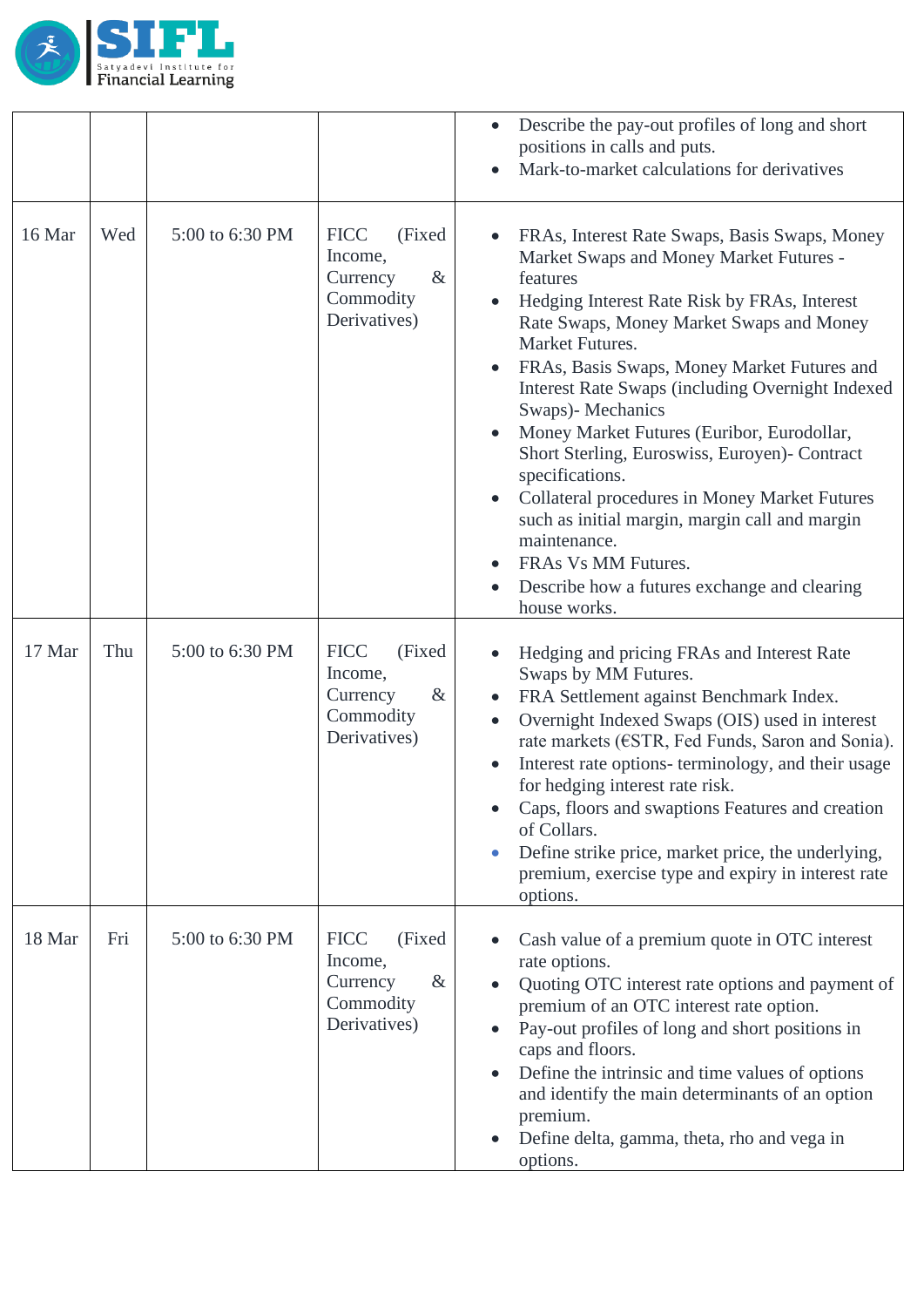

|        |     |                 |                                                    | Understand a delta number and outline what is<br>$\bullet$<br>meant by delta hedging.<br>In-The-Money, Out-Of-The-Money or At-The-<br>Money in options.                                                                                                                                                                                                                                                                                                                                                                                                                                                                                                                                                                                                                                                                                                                                                                                                                                                                                                                                                                                                                                            |
|--------|-----|-----------------|----------------------------------------------------|----------------------------------------------------------------------------------------------------------------------------------------------------------------------------------------------------------------------------------------------------------------------------------------------------------------------------------------------------------------------------------------------------------------------------------------------------------------------------------------------------------------------------------------------------------------------------------------------------------------------------------------------------------------------------------------------------------------------------------------------------------------------------------------------------------------------------------------------------------------------------------------------------------------------------------------------------------------------------------------------------------------------------------------------------------------------------------------------------------------------------------------------------------------------------------------------------|
| 21 Mar | Mon | 5:00 to 6:30 PM | Mock Test                                          | <b>Mock Test-FICC Derivatives</b>                                                                                                                                                                                                                                                                                                                                                                                                                                                                                                                                                                                                                                                                                                                                                                                                                                                                                                                                                                                                                                                                                                                                                                  |
| 22 Mar | Tue | 5:00 to 6:30 PM | Financial<br><b>Markets</b><br><b>Applications</b> | Main risk relevance characteristics of the Basel<br>Accords.<br>Risk factors for: Market, Credit, Liquidity,<br>Operational, Legal, Regulatory and Reputational<br>risk.<br><b>Market Risk: Types</b><br>(Interest)<br>Rate, Equity,<br>Currency, Commodity)<br>and<br>components<br>(Position, Settlement and Counterparty); Market<br>Risk in the Trading Book;<br>Key concepts of Value at Risk and its quantitative<br>$\bullet$<br>techniques;<br>The sensitivity tools for Market Risk: duration,<br>$\bullet$<br>basis point value and greeks.<br>Limit structures in the dealing room.<br>$\bullet$                                                                                                                                                                                                                                                                                                                                                                                                                                                                                                                                                                                        |
| 23 Mar | Wed | 5:00 to 6:30 PM | Financial<br><b>Markets</b><br><b>Applications</b> | Categories of credit risk: lending, issuer,<br>$\bullet$<br>settlement, counterparty credit risk;<br>Managing credit risk: limits and safeguards,<br>$\bullet$<br>ratings, credit approval authorities and transaction<br>approval process, aggregating exposure limits by<br>customers, sectors and correlations;<br>Credit mitigation techniques: collateral;<br>$\bullet$<br>termination clauses, re-set clauses, cash<br>settlement, netting agreements;<br>Documentation: covenants, ISDA / CSA.<br>Understand and be able to explain the following<br>aspects of Liquidity Risk:<br>Objectives and importance of a funding strategy;<br>$\bullet$<br>Intra-day liquidity risks and cross-border<br>liquidity, measuring and managing stress<br>scenarios, early warning indicators of liquidity<br>risk;<br>Liquid and non-liquid assets, the meaning and<br>$\bullet$<br>general concepts of Asset & Liability<br>Management (ALM);<br>Impact of main risk factors on the balance sheet<br>$\bullet$<br>(asset and liability sides);<br>Explanation of ALM techniques: cash-flow<br>management, duration management, liquidity<br>gaps and mismatches;<br>Concept of funds transfer pricing |